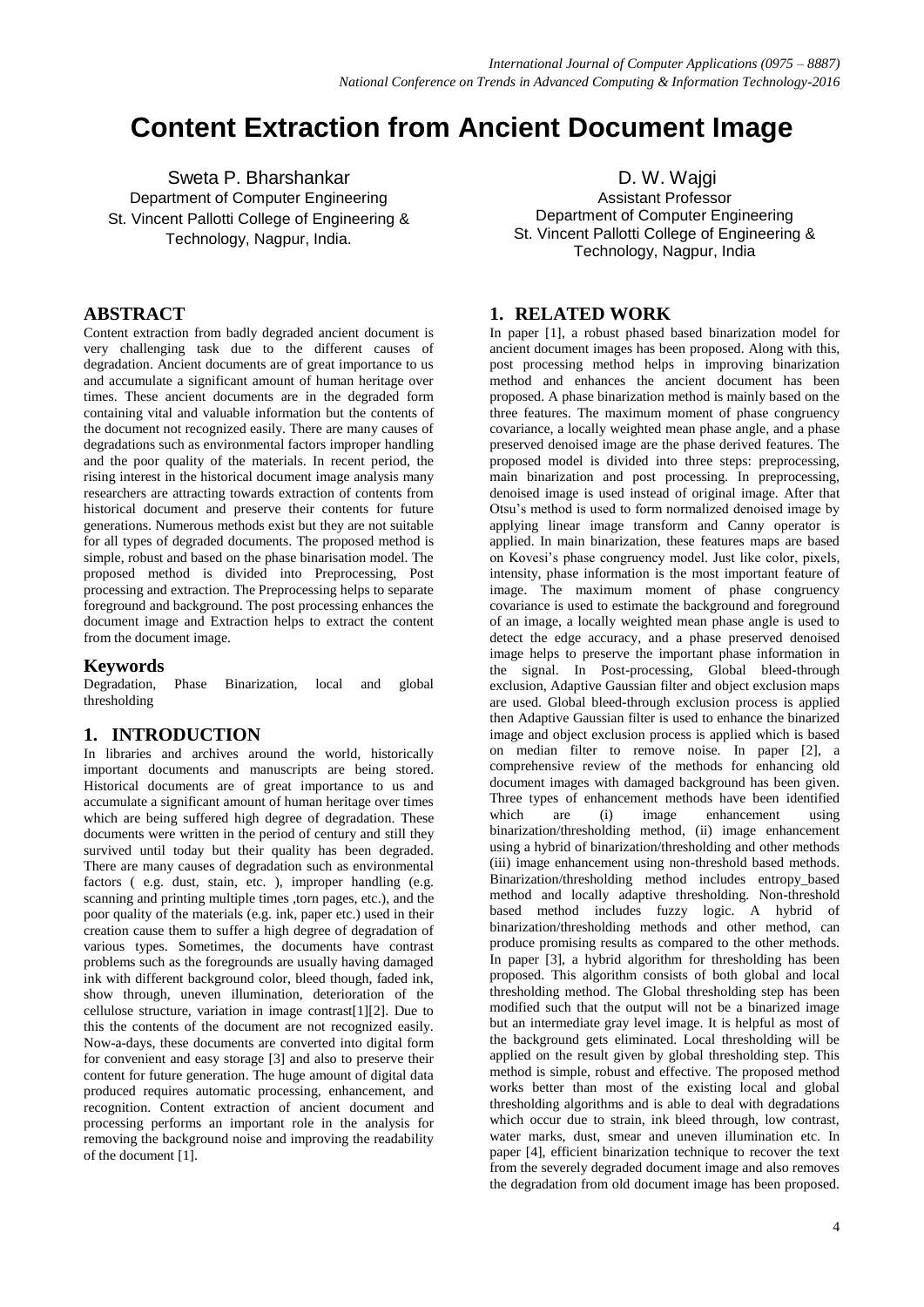The proposed work is based on the fusion of two well-known binarization method Gatos and Niblack method along with dialation and logical AND operation of image processing. As the proposed approach is the fusion of two methos i.e. Gatos and Niblack, Gatos proposed an algorithm which is based on the initial filtering, approximation of foreground and background region and then performs binarization. In initial filtering, Gatos used the Wiener filter which is the very popular filter for document enhancement. Wiener filter is used to reduce noise, smooth the texture but produces blur texture. In approximation of foreground and background region, gray image is filtered by applying Sauvola method and obtained binary image. The reason behind the fusion of Niblack with Gatos is that Niblack method distinguishes the text from background in the area close to the text and labels some part of the background text. The main advantage of this method is that, it completely recovers the text from badly degraded image but produces large noise and can't separate background and foreground. The problem of background and foreground separation is overcome by Gatos method. After the fusion of these two methods, dialation operation and Logical AND are used to find the region close to the text. In order to overcome the flaws of Gatos method, morphological dialation operation applied on final filtered image.In paper [5], a comprehensive survey on different methods such as Otsu's method, localvariance-based method, entropy-based method, Local adaptive method has been given. From these methods Otsu's method is the most successful global thresholding method. Along with these methods multiscale binarization, an automatic threshold approached which is based on fuzzy logic,Balanced histogram thresholding method, a pixel based binarization evaluation methodology and adaptive image contrast method are mentioned.In paper [6], a robust binarization technique by using adaptive image contrast has been proposed. The adaptive image contrast address the issues of inter/intra variation between foreground and background document image. The adaptive contrast is a combination of local image contrast and local image gradient. The local image contrast and the local image gradient are very useful feature for segmenting the text from the document. The local image gradient has been widely used for edge detection and also to detect the text strokes of the document image having uniform background. Both features are very effective and have been used in many document binarization methods. In the proposed technique, the adaptive contrast map is constructed first for an input degraded document image. Then this constructed map is binarized and combines with the canny edge map to identify the text stroke edge pixels. The document text is further segmented by local threshold which is estimated on the basis of detected text stroke edge pixels. Some post processing is applied to improve the quality of document.In paper [7], various text extraction techniques such as Adaptive Local Connectivity Map (ALCM), Expectation Maximization (EM), Maximum Likelihood (ML), Spiral Run Length Smearing Algorithm (SRLSA) etc. have been discussed. The performance comparison of these methods for document text extraction on the basis of accuracy, precision rate, recall rate, processing time has been done. It is observed that in case of accuracy is best for hybrid (connected component (CC) and texture Analysis) approach and edge based text extraction techniques. Precision and recall rate is best in case of EM algorithm and ML segmentation method. Processing time is best in case of digital filter using Haar wavelet. For handwritten text document images, accuracy is best for ALCM and histogram projection based method.In paper [8], a modified iterative global thresholding approach to separate the clusters of foreground and background has been

proposed. After image equalization the relative closeness towards background intensity is computed in each iteration. Camera captured images of ancient printed documents, stone carvings and palm leaves are evaluated in this paper. In each iteration ,the average intensity of the document image is adopted as midpoint between the clusters. In the next step the remaining pixels are equalized so as to compare the histogram. The number of iterations depends on the sensitivity of successive thresholds. This algorithm is found to be effective on historical document images as well as camera captured stone carvings.In paper [9], a method which deals with recognition and matching of text in ancient and cartographic document has been proposed. Based on statistical and global features, this proposed method finds similar text. First a phase of normalization is done followed by a phase of words spotting. For extracting the textual contents of image documents, author worked on describing the word or character rather than worked on whole page of document because document image have different properties and didn't contain the same noise. For font recognition, the optical font recognition (OFR) is used. For text matching local descriptors are used such as projection profile, Euclidian Distance Map (EDM), XOR operator. Firstly EDM applied to XOR operator which obtained vector measure to calculate the error between the requested images and the images of basis. Secondly projection profile of image of characters calculated.In paper [10], survey on text line segmentation of historical documents has been discussed. Projection-profiles are commonly used for printed document segmentation. This technique can also be adapted to handwritten documents with little overlap. For printed and binarized documents, smearing methods such as the Run-Length Smoothing Algorithm can be applied. Consecutive black pixels along the horizontal direction are smeared: i.e. the white space between them is filled with black pixels if their distance is within a predefined threshold. The bounding boxes of the connected components in the smeared image enclose text lines. The Hough transform is a very popular technique for finding straight lines in images. This method is developed on a hypothesis-validation scheme.

#### **2. THE PROPOSED APPROACH**

In this paper, the proposed approach may enhance the old document image and extract the content in order to read that document easily. The proposed method works on the English ancient degraded document. It is basically divided into preprocessing, post processing and extraction. The flowchart of the proposed system is as follows:



**Fig.1 Overview of Proposed Approach**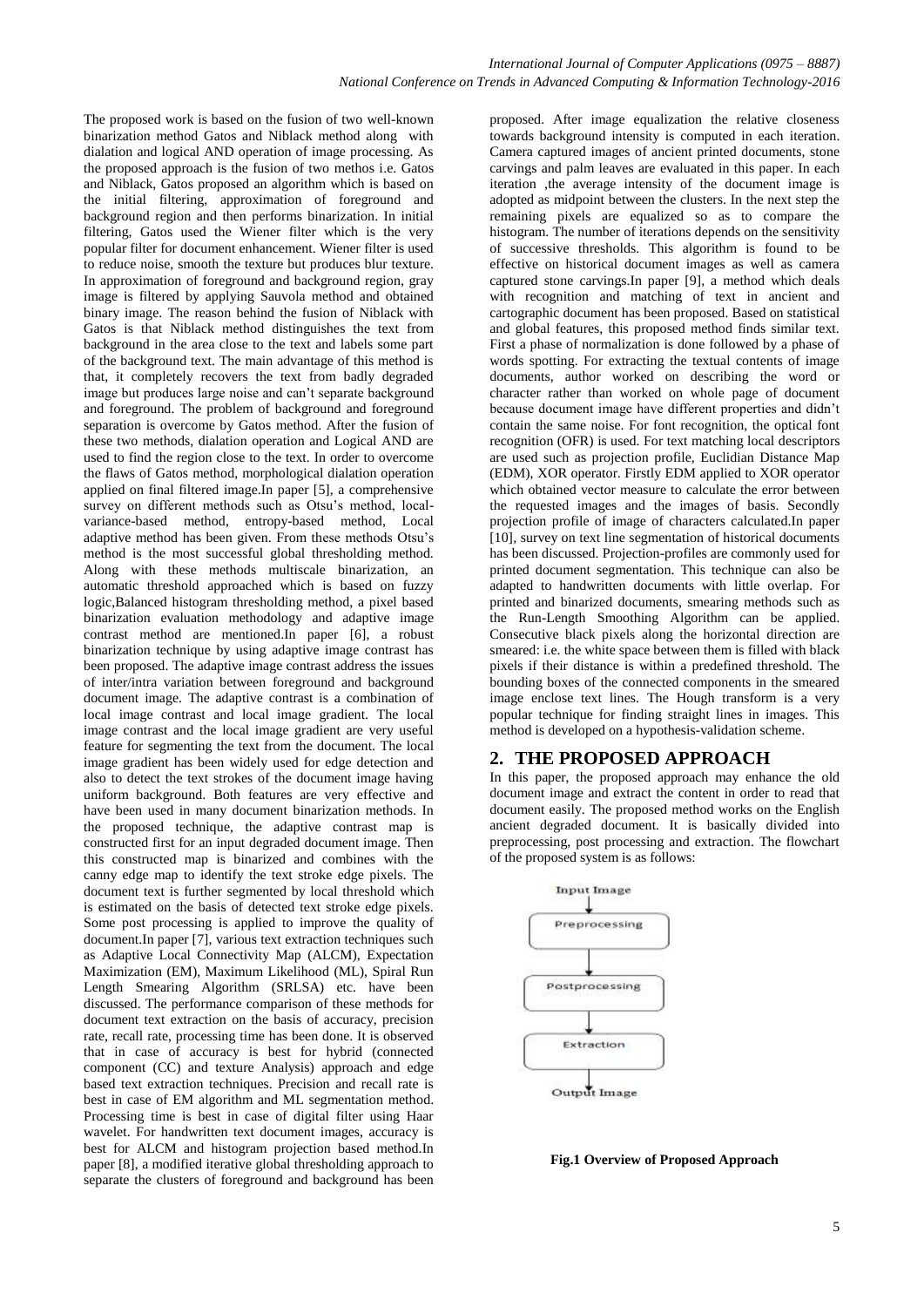# **2.1 Preprocessing**

In preprocessing, original image is converted into gray image. The denoising process consists of determining a noise threshold at each scale and shrinking the magnitudes of the filter response vector appropriately. After removing the background noise, Canny edge detector will be used to detect the edges. Canny edge detector gives better result as compared to other edge detector. In Preprocessing, the foreground will be differentiated from background and performs binarization.

#### **2.2 Post processing**

Using the result of preprocessing as input, the post processing is performed. In Post processing, Gaussian filter and median filters are used for filtering the noise. After filtering the noise the threshold value is maintain according to the image and this is save for the extraction process.

### **2.3 Extraction**

For extracting the character Optical Character recognition (OCR) method is used. OCR is the mechanical or electronic conversion of image of type document into machine encoded text whether from scanned document or a photo of document. It is a common method digitizing the printed texts so that it can be electronically edited, searched and stored.

# **3. IMPLEMENTATION**

The basic implementation is based on the Phased binarization model and extraction method. The Phased binarization helps to enhance the image and recovers the most of the characters in the image and the extraction method, extract the character which are not recover during the binarization. This method works on English document so it is easy to obtain characters.

### **Step 1: Load original Image**

The original image is in degraded form having some background noise and also yellowish black in color.



**Fig2. Original image**

### **Step 2: Preprocess the original Image**

Preprocessing is to differentiate the background and foreground. The preprocessed image is as follows:

| LORD JESUS |  |
|------------|--|
|            |  |

**Fig3. Preprocessed Image**

### **Step 3: Post processes**

In Post processing, two filters namely Gaussian filter and median filter is used in order to remove the noise and to enhance the image. The Post processed image is as follows:



 $\mathbf{V}$ 

**Fig4. Post processed Image.**

## **Step 4: Extraction**

In the extraction method, extract the characters which are not recovered during the phased binarization and these characters matches with the database

| File |                  | Edit Format | View | Help |  |  |
|------|------------------|-------------|------|------|--|--|
|      | <b>LORDJESUS</b> |             |      |      |  |  |
|      |                  |             |      |      |  |  |
|      |                  |             |      |      |  |  |

**Fig5. Output Image**

### **4. CONCLUSION**

Many techniques have been proposed to deal with different types of problems of degradations. In this paper, several methods have been studied and compared, where the main idea is to enhance the image and extract the contents of the ancient document image. The proposed method works on English document. With the proposed approach, some enhancement can be done as compared to the existing methods.The proposed approach is divided into preprocessing, post processing and extraction. In preprocessing, the foreground and background of imageis differentiated and binarized.For post-processing, median filter is used to remove noise and Gaussian filter is used to further separate foreground from background and also to improve the final binary output. OCR method is used for extraction. This proposed method is simple, robust and also it works for different types of degraded documents.In future this project workcan be extended for different language documents and alsoensure the stable behavior of document image.

### **5. REFERENCES**

- [1] Hossein Ziaei Nafchi, Reza Farrahi Moghaddam Member, IEEE and Mohamed Cheriet, Senior Member, IEEE," Phase-basedbinarization of ancient document images: Model and applications" 10.1109/TIP.2014.2322451, IEEE Transactions on ImageProcessing.
- [2] Sitti Rachmawati Yahya, S. N. H. Sheikh Abdullah, K. Omar, M. S. Zakaria, and C. -Y. Liong," Review on